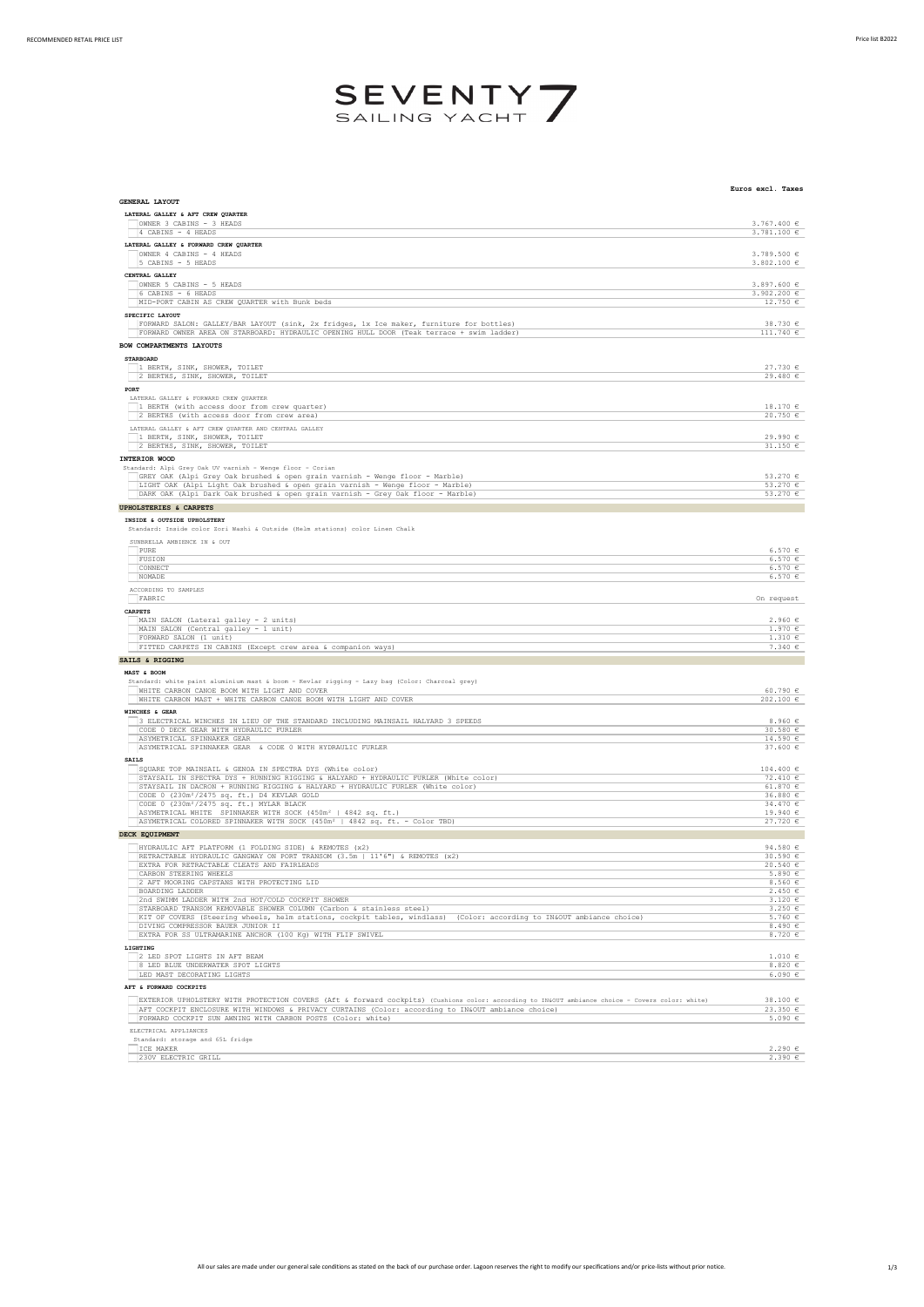| FLYBRIDGE                                                                                                                                                                                                                                    |                                   |
|----------------------------------------------------------------------------------------------------------------------------------------------------------------------------------------------------------------------------------------------|-----------------------------------|
| LAYOUT                                                                                                                                                                                                                                       |                                   |
| Standard: helm stations with seats + central and starboard equipped furnitures<br>SUNLOUNGER PADS (Aft sunbathing area, 2 teak tables and starboard bench, 3 chairs, cushions & covers) (Cushions color: according to IN&OUT ambiance choice | 67.460 $\in$                      |
| JACUZZI (Aft sunbathing area, Jacuzzi, 2 teak tables and starboard bench, 3 chairs, cushions & covers) (Cushions color: according to IN&OUT ambiance choice                                                                                  | 90.150 $\epsilon$                 |
| LOOSE FURNITURES (TRIBU aluminium furnitures: table & 8 chairs, 1 armchair, 1 low table, 1 side table, 1 sofa, 1 stool)                                                                                                                      | 26.800 €                          |
| HYDRAULIC CRANE ON THE FLYBRIDGE - Capacity: 550kg at 4.50m   1 213 lbs at 14'9" (Not compatible with composite bimini)                                                                                                                      | 67.270 €                          |
| COMPOSITE BIMINI WITH SKY WINDOWS, LIGHTS & PRIVACY CURTAINS (Color: according to IN&OUT ambiance choice)<br>ENCLOSURE WITH WINDOWS FOR COMPOSITE BIMINI (Color: according to IN&OUT ambiance choice)                                        | 77.460 €<br>24.180 €              |
| TEAK ON FLYBRIDGE FLOOR                                                                                                                                                                                                                      | 23.530 €                          |
| ELECTRICAL APPLIANCES                                                                                                                                                                                                                        |                                   |
| Standard: storage and 65L fridge                                                                                                                                                                                                             |                                   |
| ICE MAKER                                                                                                                                                                                                                                    | 2.290 ∈                           |
| ELECTRIC GRILL                                                                                                                                                                                                                               | $2.390$ $\in$                     |
| GELCOAT & WRAPPING<br>Standard: White RAL 9016                                                                                                                                                                                               |                                   |
| HULL COLORED GELCOAT & BULWARK (Light grey)                                                                                                                                                                                                  | 54.710 €                          |
| HULL WRAPPING (According to HEXIS samples) - Bodyfence included                                                                                                                                                                              | 69.900 €                          |
| <b>ENGINES</b>                                                                                                                                                                                                                               |                                   |
| Standard: 2 x Volvo Penta D4-175 - Folding propellers BRUNTONS - VARIFOLD                                                                                                                                                                    |                                   |
| EXTRA FOR 2 X 230HP (JOHN DEERE N5-230HP) - Folding propellers BRUNTONS - VARIFOLD                                                                                                                                                           | 37.790 €                          |
| EXTRA FOR ELECTRONIC ENGINE THROTTLES AT CHART TABLE & PORT HELM STATION WITH ELECRONIC INTERFACE                                                                                                                                            | $18.910 \text{ } \in$             |
| EXTRA FOR ELECTRONIC ENGINE THROTTLES AT PORT HELM STATION WITH ELECRONIC INTERFACE                                                                                                                                                          | 13.880 €                          |
| ELECTRIC BOW THRUSTER ON STARBOARD WITH DEDICATED BATTERY BANK (Side power 340 Kgf)                                                                                                                                                          | $7.780 \in$                       |
| ROPE CUTTER ON PROPELLER SHAFT                                                                                                                                                                                                               | $1.340 \text{ } \in$              |
| ELECTRICAL CIRCUIT                                                                                                                                                                                                                           |                                   |
| Standard: 1 x ONAN genset (13,5 Kva 1500rpm 230V/50Hz) - 1 x 100A charger - 1 x 2000V inverter - 1050A main batteries                                                                                                                        |                                   |
| EXTRA FOR GENSET UPGRADE - ONAN 27 Kva 1500rpm 230V/50Hz<br>2nd GENSET - ONAN 19 Kva 1500rpm 230V/50Hz                                                                                                                                       | $10.120 \text{ } \in$<br>37.990 € |
| PACK OF 2 CHARGERS - 230V 100 Amp                                                                                                                                                                                                            | 4.610∈                            |
| PACK OF 2 INVERTERS - 24/230V 5000 VA in replacement of standard                                                                                                                                                                             | 4.940 $\in$                       |
| YACHT MANAGEMENT MONITORING SYSTEM ON B&G DISPLAYS<br>120V/60Hz SPECIFICATIONS (USA outlets & dedicated inverter 3kVA 24/120V)                                                                                                               | 23.640 €<br>On request            |
|                                                                                                                                                                                                                                              |                                   |
| <b>WATER CIRCUIT</b>                                                                                                                                                                                                                         |                                   |
| WATERMAKER 90L/H SEA RECOVERY ULTRA WHISPER DX600 24V<br>WATERMAKER 280L/H SEA RECOVERY AQUAMATIC 230V                                                                                                                                       | $16.310 \text{ } \in$<br>19.850 € |
| FRESHWATER PURIFIER IN THE GALLEY                                                                                                                                                                                                            | $1.950 \text{ } \in$              |
| INTERIOR EOUIPMENT                                                                                                                                                                                                                           |                                   |
| PORT AFT ELECTRIC COMPANION WAY DOOR IN THE COCKPIT (Standard: manual door)                                                                                                                                                                  | 9.140 $\epsilon$                  |
| ELECTRICAL APPLIANCES Lateral galley (aft & forward)                                                                                                                                                                                         |                                   |
|                                                                                                                                                                                                                                              |                                   |
| SALON<br>WINE COOLER (22 bottles)                                                                                                                                                                                                            | $2.660 \text{ } \in$              |
| ICE MAKER                                                                                                                                                                                                                                    | $1.730 \text{ } \in$              |
| 80L FRIDGE                                                                                                                                                                                                                                   | 2.590 ∈                           |
| CREW QUARTER & GALLEY                                                                                                                                                                                                                        |                                   |
| BUILT-IN COFFEE MACHINE - Miele<br>DISHWASHER - Miele 14 sets                                                                                                                                                                                | $3.510 \text{ } \in$<br>2.440 ∈   |
| MICROWAVE OVEN + GRILL - Miele                                                                                                                                                                                                               | 2.040 ∈                           |
| SINK WASTE DISPOSAL                                                                                                                                                                                                                          | $2.320 \text{ } \in$              |
| ADDITIONAL FRIDGE/FREEZER UNDER THE FLOOR (+10° -20° C) - 92 L                                                                                                                                                                               | 3.620 $\in$<br>2.550 ∈            |
| WASHING MACHINE - Miele 7kg (not compatible with dryer for forward galley layout)<br>DRYER - Miele 7kg (not compatible with washer for forward galley layout)                                                                                | 1.710E                            |
| WASHER / DRYER - Miele 8kg / 5kg (for forward galley)                                                                                                                                                                                        | $4.280 \text{ } \in$              |
| ELECTRICAL APPLIANCES Central galley                                                                                                                                                                                                         |                                   |
| SALON & GALLEY                                                                                                                                                                                                                               |                                   |
| WINE COOLER (22 bottles)                                                                                                                                                                                                                     | $2.660 \text{ } \in$              |
| EXTRA FRIDGE (Not compatible with washing machine)                                                                                                                                                                                           | 2,500∈<br>$3.120$ €               |
| EXTRA FREEZER (Not compatible with washing machine)<br>DISHWASHER - Miele 12 sets                                                                                                                                                            | 2.440∈                            |
| WASHER / DRYER Siemens 7kg / 4kg                                                                                                                                                                                                             | 4.000 ∈                           |
| MICROWAVE OVEN + GRILL - Miele                                                                                                                                                                                                               | 2.040€                            |
| SINK WASTE DISPOSAL                                                                                                                                                                                                                          | $2.320$ $\epsilon$                |
| CREW QUARTER<br>WASHING MACHINE - Miele 7kg                                                                                                                                                                                                  | $3.600 \text{ } \in$              |
| DRYER - Miele 7kg                                                                                                                                                                                                                            | 2,550∈                            |
| WASHER / DRYER - Miele 8kg / 5kg                                                                                                                                                                                                             | 4.280€                            |
| <b>BLINDS</b>                                                                                                                                                                                                                                |                                   |
| ELECTRIC ROLLER BLINDS IN SALON                                                                                                                                                                                                              | 10.750 €                          |
| ELECTRIC ROLLER BLINDS IN CABINS (Not available for galley and crew cabins)                                                                                                                                                                  | $3.620$ $\in$                     |
| AIR CONDITIONNING & HEATING                                                                                                                                                                                                                  |                                   |
| Central chilled water air conditionning - 180 000 btu<br>REVERSE CYCLE CHILLED WATER AIR CONDITIONNING WITH ELECTRIC GLENDINNING REEL FOR SHOREPOWER CABLE (Upgrade GE 27kva required)                                                       | 119.990 €                         |
| REVERSE CYCLE CHILLED WATER AIR CONDITIONNING FOR FURNISHED PORT BOW COMPARTMENT                                                                                                                                                             | 3.610 E                           |
| REVERSE CYCLE CHILLED WATER AIR CONDITIONNING FOR FURNISHED STARBOARD BOW COMPARTMENT                                                                                                                                                        | $3.610$ $\in$                     |
| ELECTRIC HEATED TOWEL RAIL IN BATHROOM (per unit)                                                                                                                                                                                            | 850 €                             |
| ELECTRONICS, HIFI & VIDEO, COMMUNICATION                                                                                                                                                                                                     |                                   |
| <b>ELECTRONICS</b>                                                                                                                                                                                                                           |                                   |
| B&G NAVIGATION PACK (VHF&AIS + radar + 3 navigation charts included in EU/ROW/USA pack)                                                                                                                                                      | $50.750 \text{ } \in$             |
| B&G 12" DISPLAY IN CREW QUARTER (B&G navigation pack required)<br>B&G AUTOPILOT REMOTE (B&G navigation pack required)                                                                                                                        | $2.950$ €<br>700 €                |
| B&G FORWARD SCAN SOUNDER (B&G navigation pack required)                                                                                                                                                                                      | $1.660 \text{ } \in$              |
| B&G FISH FINDER DIGITAL SOUNDER (B&G navigation pack required)                                                                                                                                                                               | $1.370 \text{ } \in$              |
| 2 B&G CAMERAS UNDER FLYBRIDGE (B&G navigation pack required)                                                                                                                                                                                 | $2.690 \text{ } \in$              |
| B&G M-324S NIGHT VISION CAMERA IN THE MAST (B&G navigation pack required)                                                                                                                                                                    | 16.810 €                          |
| HIFi & VIDEO                                                                                                                                                                                                                                 |                                   |
| SALON, FORWARD/AFT COCKPITS & FLYBRIDGE                                                                                                                                                                                                      |                                   |
| Loudspeakers: Salon: 4 - Aft cockpit: 2 - Forward cockpit: 2 - Flybridge: 2<br>HIFI SOUND SYSTEM                                                                                                                                             | 20.020 €                          |

HIFI SOUND SYSTEM 20.020 € 20.020 € 20.020 € 20.020 € 20.020 € 20.020 € 20.020 € 20.020 € 20.020 € 20.020 € 20<br>HIFI SOUND SYSTEM MEDIA CENTER & 55" RETRACTABLE CEILING TV CABINS & CREW QUARTER<br>2 loudspeakers per cabin<br>HIFI SOUND SYSTEM (per unit) (Per unit) OWner cabin / Forward portside VIP cabin / Forward starboard guest cabin / St<br>HIFI SOUND SYSTEM & 32" TV WITH ELECTRIC LIFT (per unit)